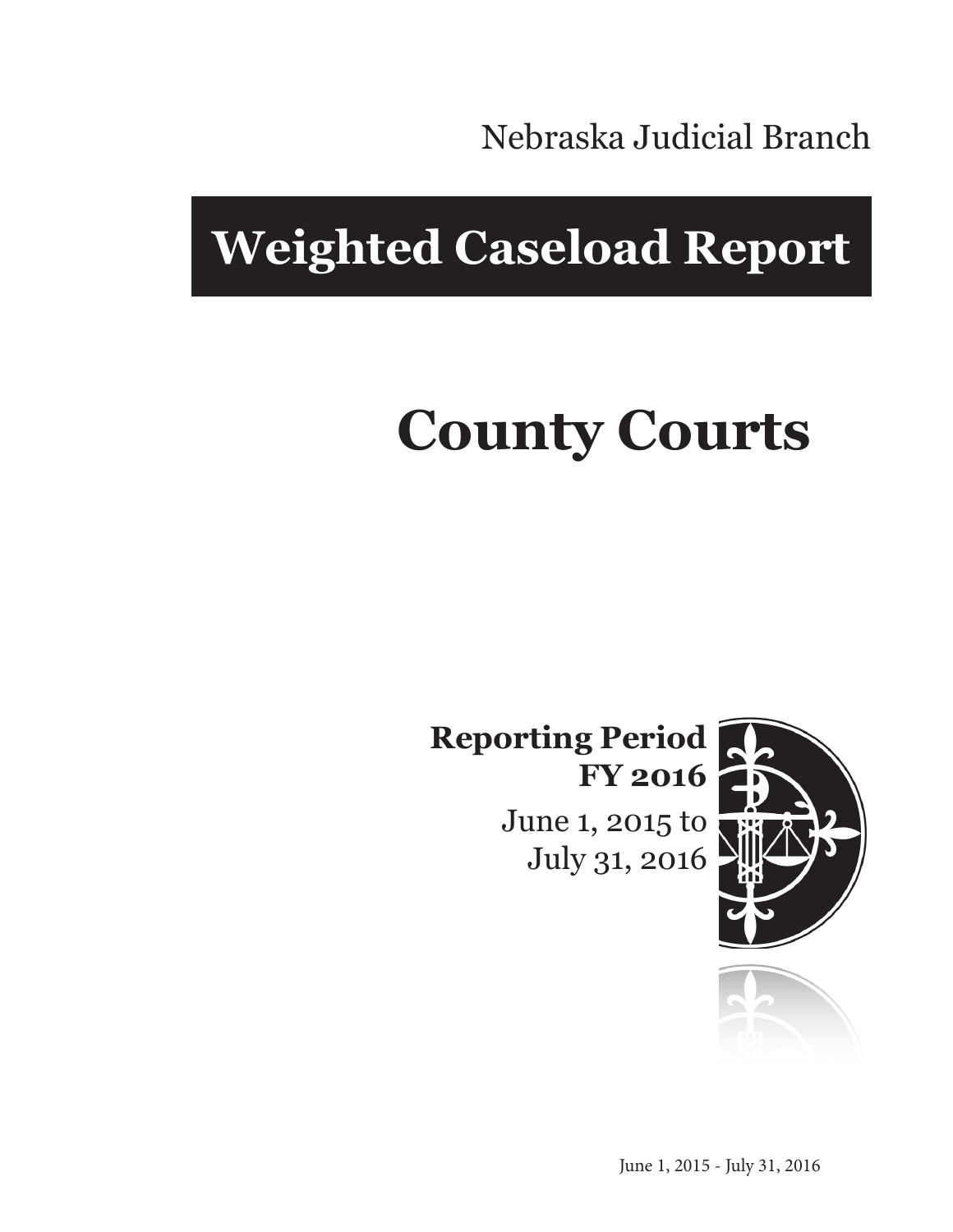### Nebraska County Courts Weighted Caseload Report

#### **FY 2016 (June 1, 2015 — July 31, 2016)**

This Weighted County Court Caseload Report contains caseload statistics for Nebraska's 93 District Courts, grouped into twelve Judicial Districts. The judiciary of Nebraska currently assesses the need for judicial positions using a disposition-based, weighted caseload method. Weighted caseload systems provide objective, standardized determinations of resource needs.

*No quantitative judgeship assessment method, including a weighted caseload system will determine the exact number of judges required within a judicial district. But quantitative methods, such as weighted caseload can approximate the need for judgeships and provide a point of reference or standard for comparing relative need among judicial districts. Other measures, both qualitative and quantitative, may be used in conjunction with the weighted caseload standard calculation to support the assessment of judicial need. In particular, should the standard calculation show the need for a fractional judge (less than the full-time equivalent), additional assessments as to the relative workload per judge within a district and travel per judge may be useful. Also, other useful measures may include analyses of budget constraints, population trends, and other factors that may differentially affect the need for judges across districts.*

**Mission of the Nebraska Administrative Office of the Courts:**

Under the direction of the Nebraska Supreme Court, the Administrative Office of the Courts' mission is to ensure the public has equal access to justice, using leadership, education, technology, and administrative services to implement consistent, efficient, and effective court practices.



**Corey R. Steel | Nebraska State Court Administrator Nebraska Supreme Court**

Rm. 1213 State Capitol | P.O. Box 98910 | Lincoln, NE 68509 T 402.471.3730 | F 402.471.2197 www.supremecourt.ne.gov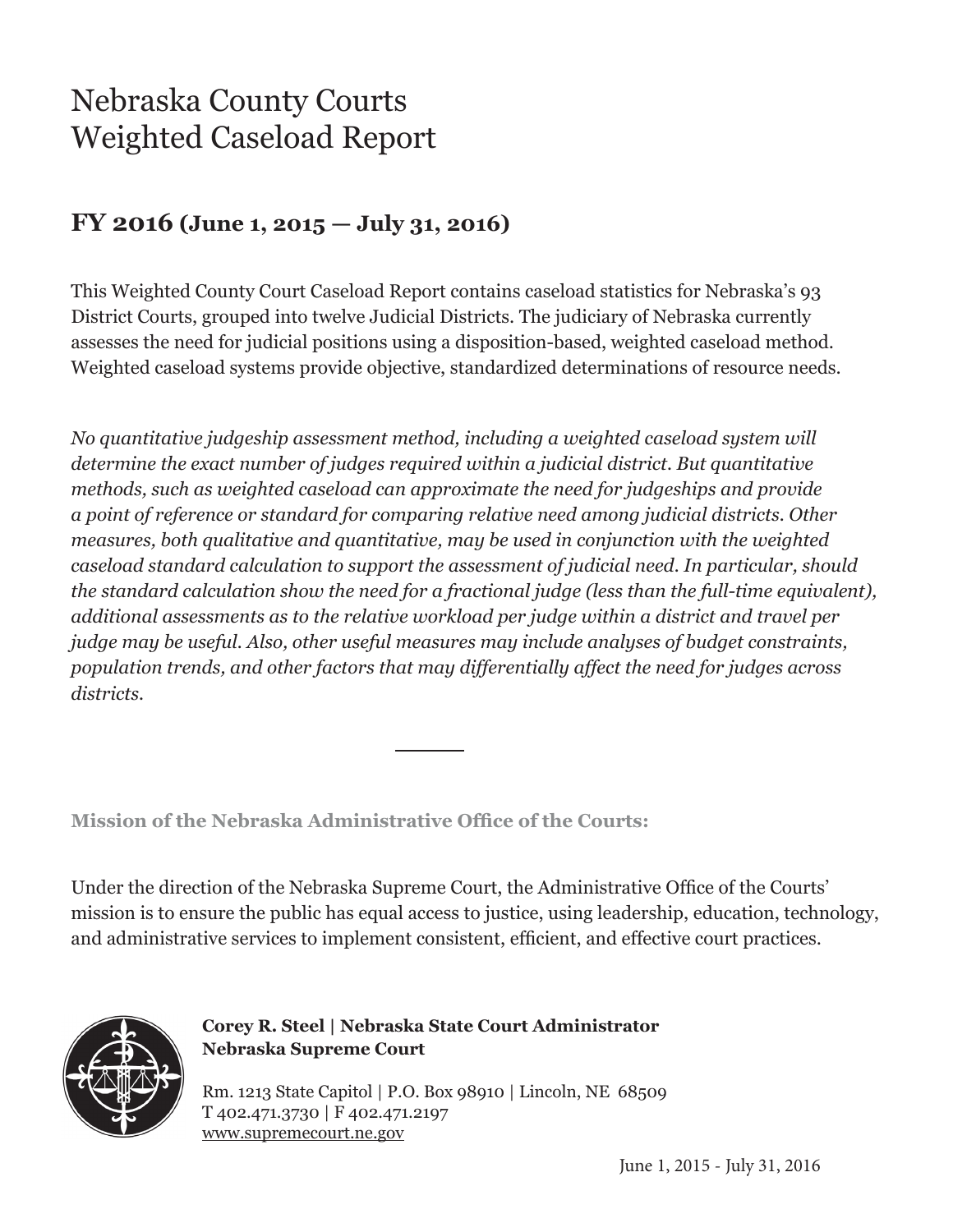#### Nebraska County Courts Judicial Needs

FY 2016 (June 1, 2015 - July 31, 2016)

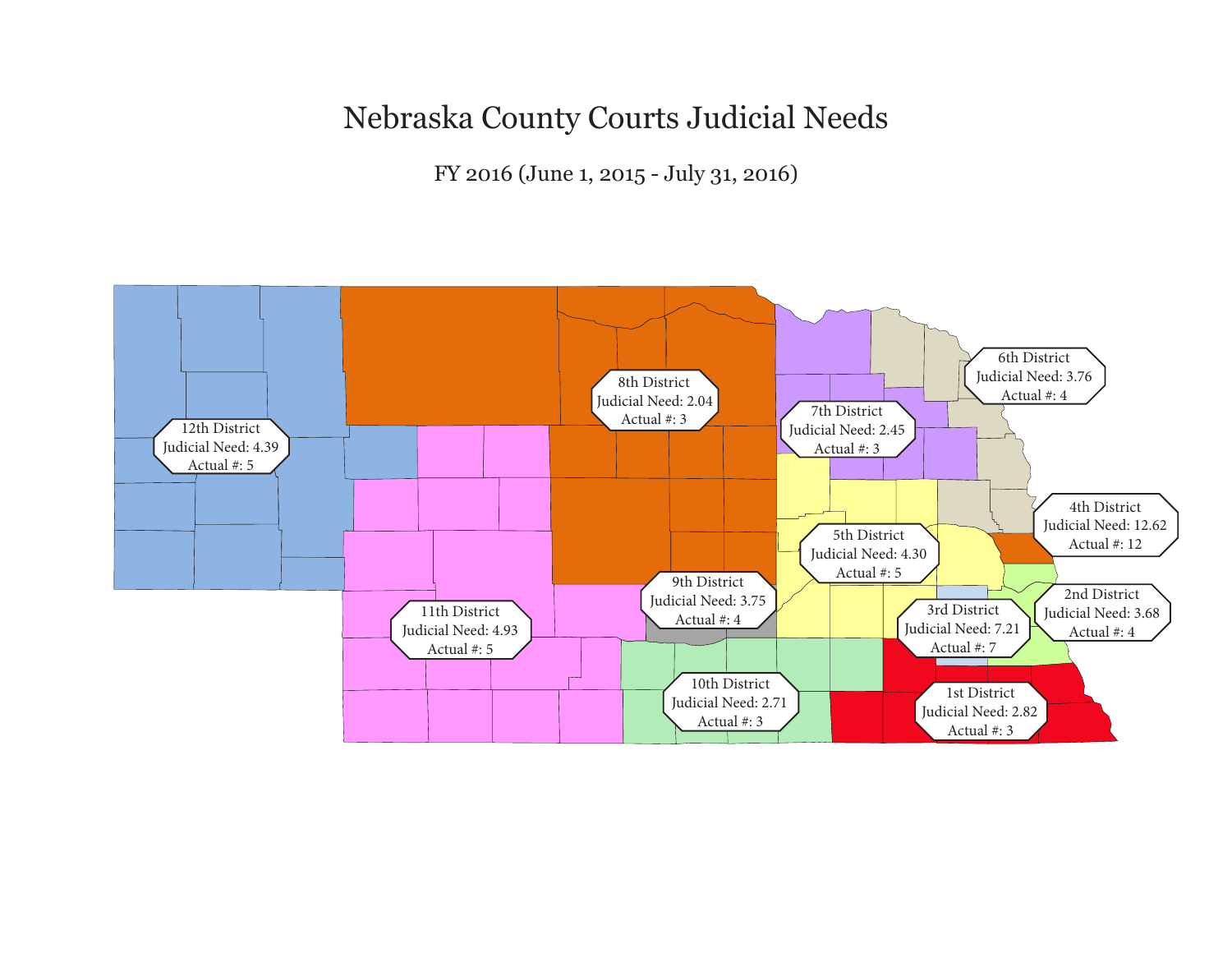#### Weighted Caseload Report 1st Judicial District - County Court

County court need for judges: 2.82 Current number of judges: 3



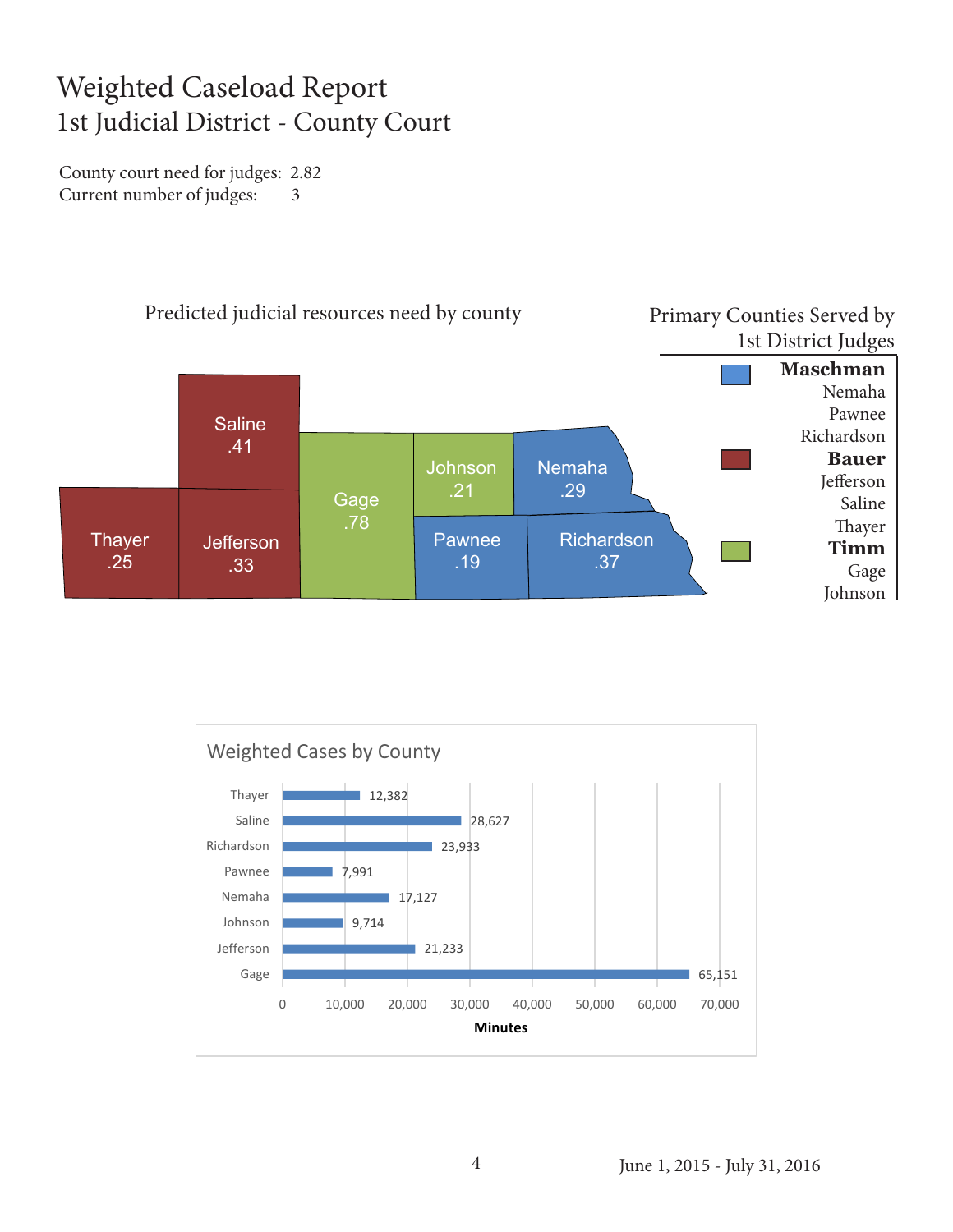#### Weighted Caseload Report 2nd Judicial District - County Court

County court need for judges: 3.68 Current number of judges: 4





\*Sarpy County Juvenile Judge Robert O'Neal hears all Otoe County Juvenile Cases (Juvenile cases have been removed from Otoe County weighted cases and added to Sarpy County weighted cases.)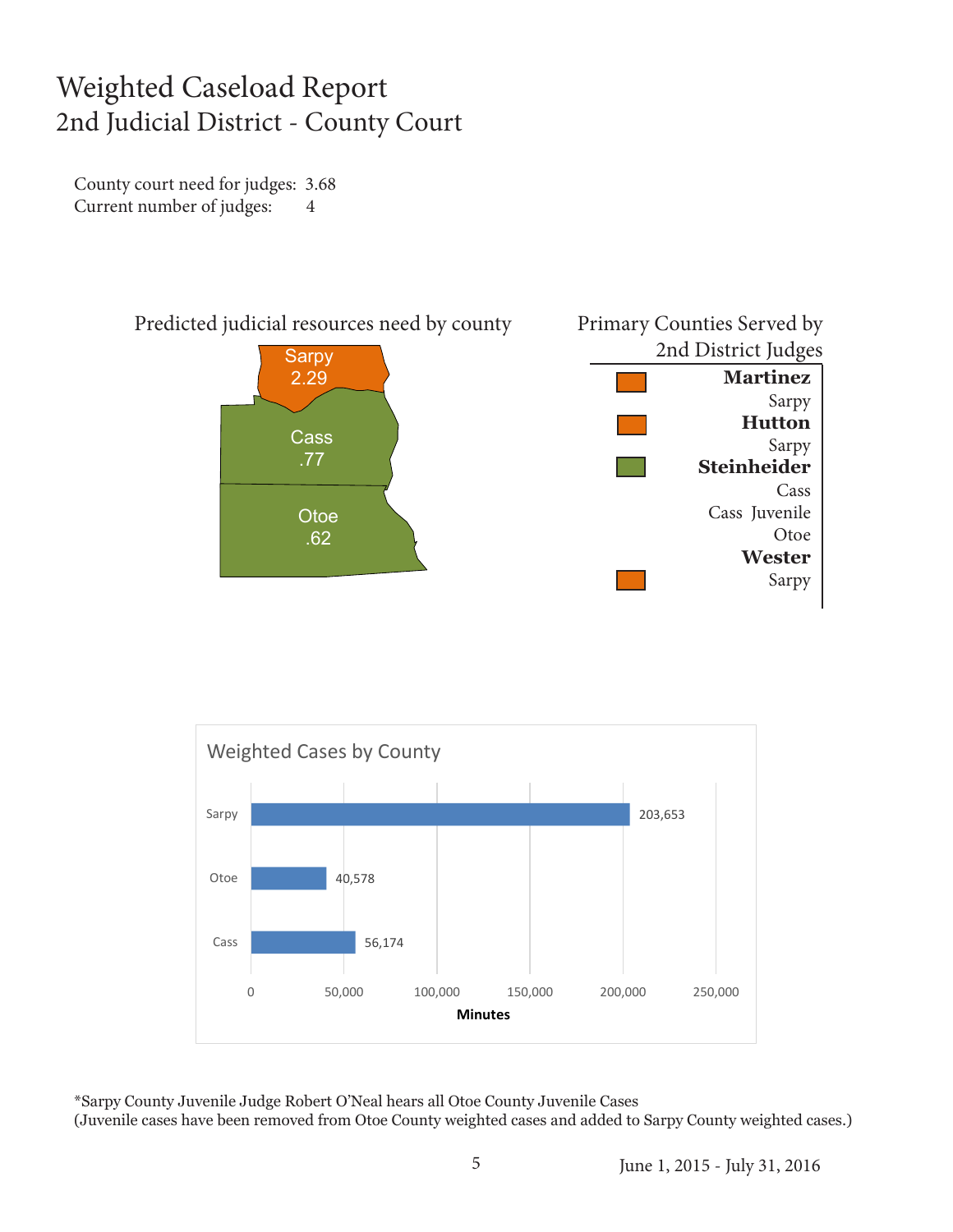#### Weighted Caseload Report 3rd Judicial District - County Court

County court need for judges: 7.21 Current number of judges: 7



| Judges Serving the 3rd District |
|---------------------------------|
| <b>County Court</b>             |
| Acton                           |
| Fox                             |
| Parsley                         |
| Phillips                        |
| Reuter                          |
| Yardley                         |
| merman<br>Zir                   |

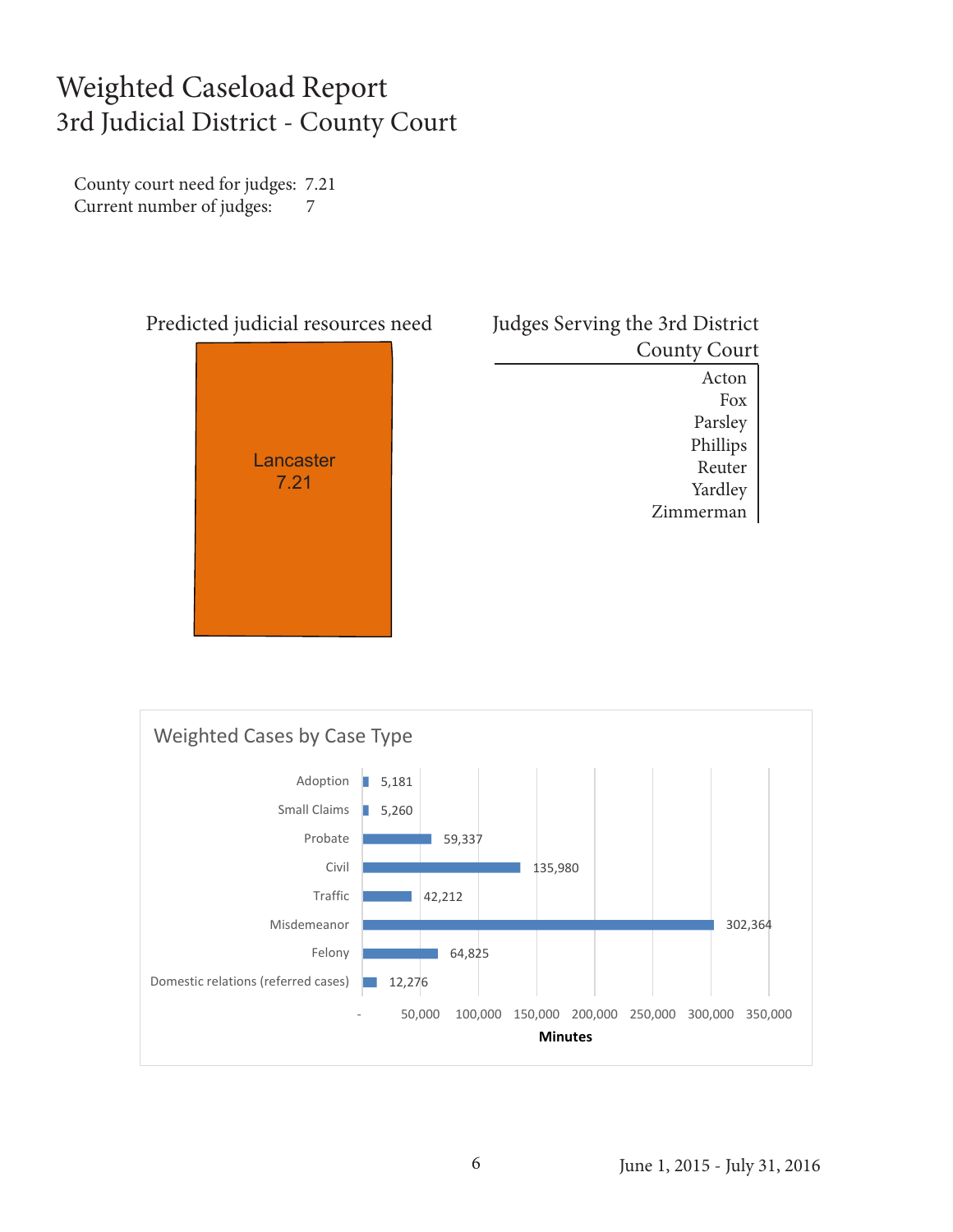#### Weighted Caseload Report 4th Judicial District - County Court

County court need for judges: 12.62 Current number of judges: 12



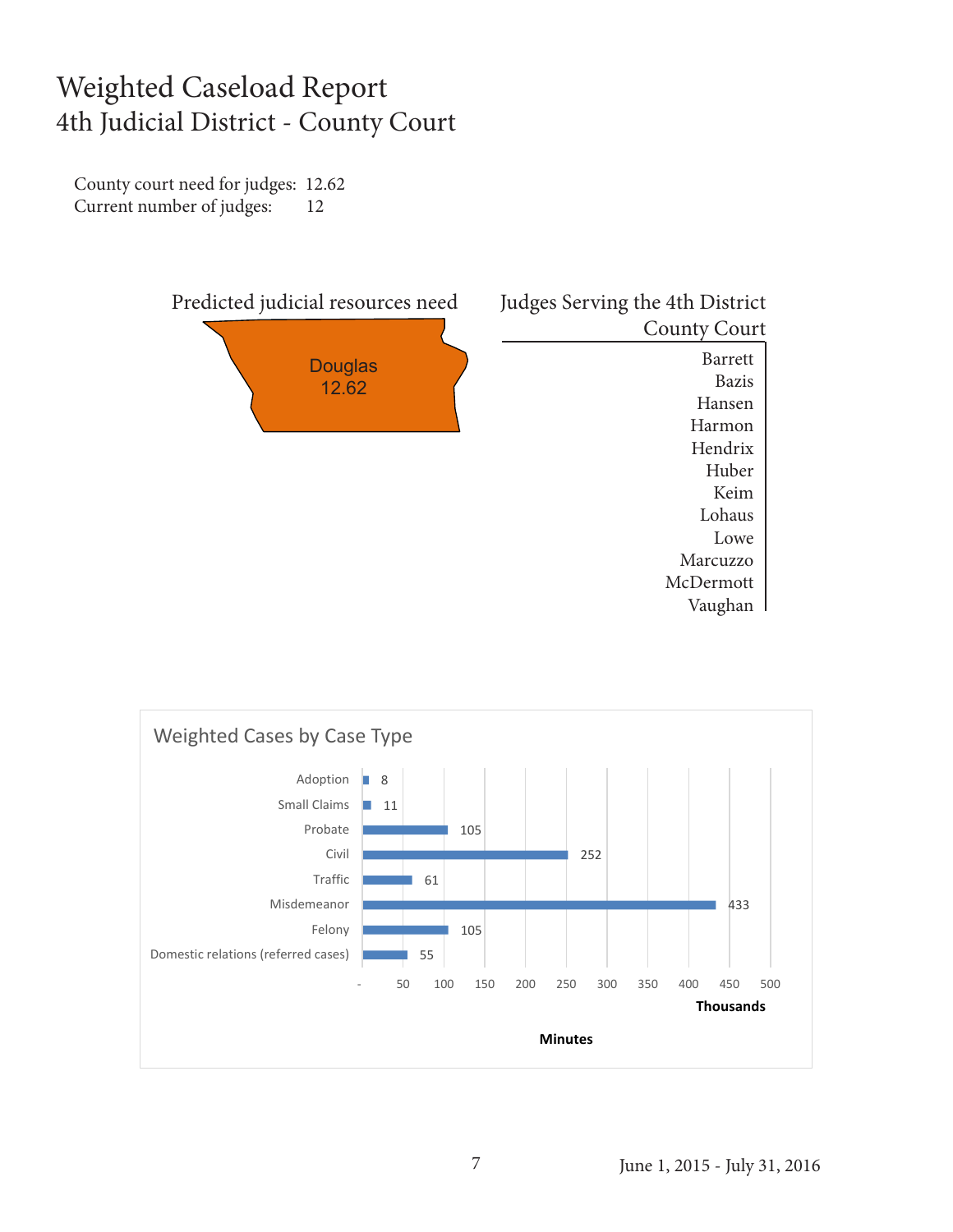#### Weighted Caseload Report 5th Judicial District - County Court

County court need for judges: 4.30 Current number of judges: 5



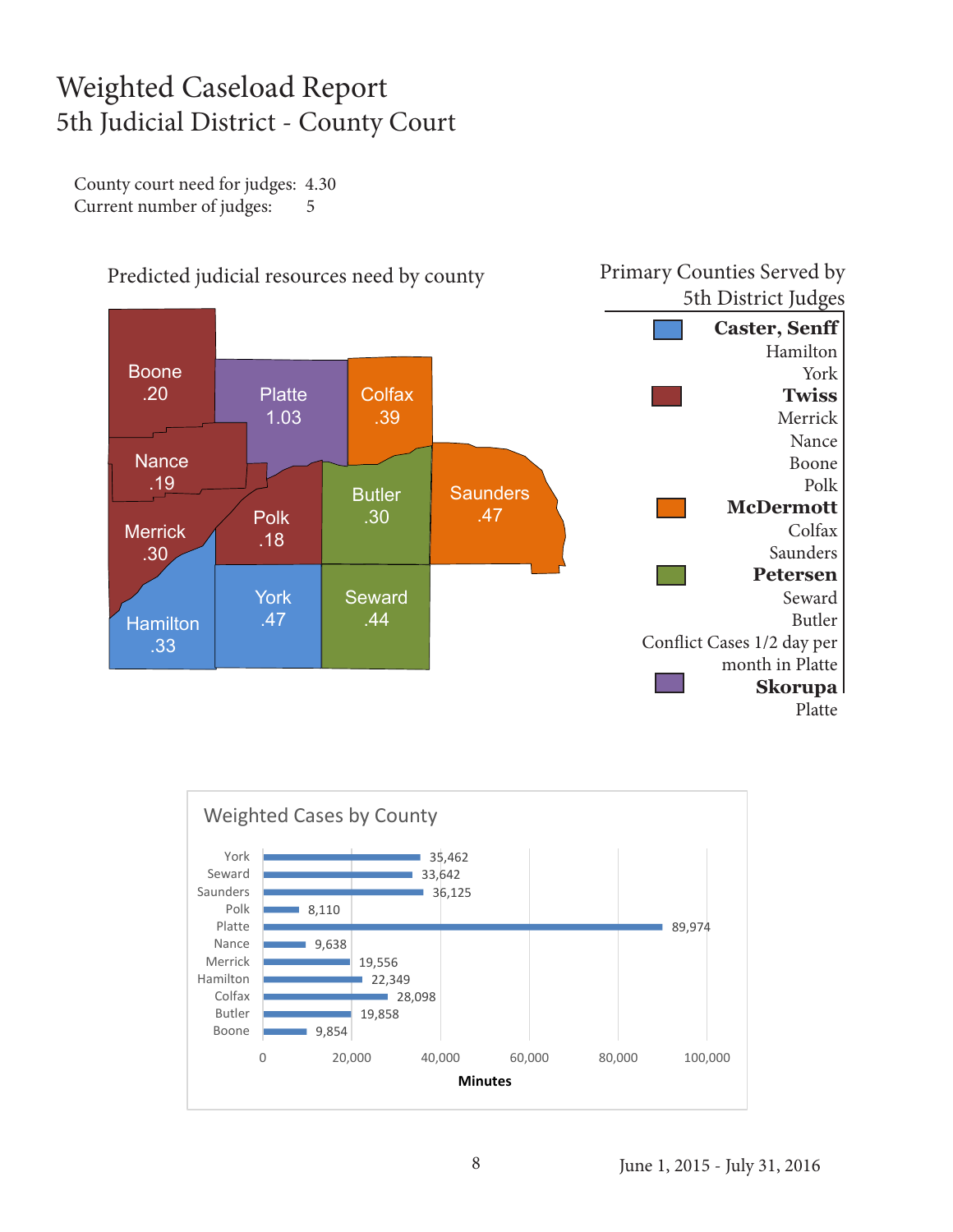#### Weighted Caseload Report 6th Judicial District - County Court

County court need for judges: 3.76 Current number of judges: 4



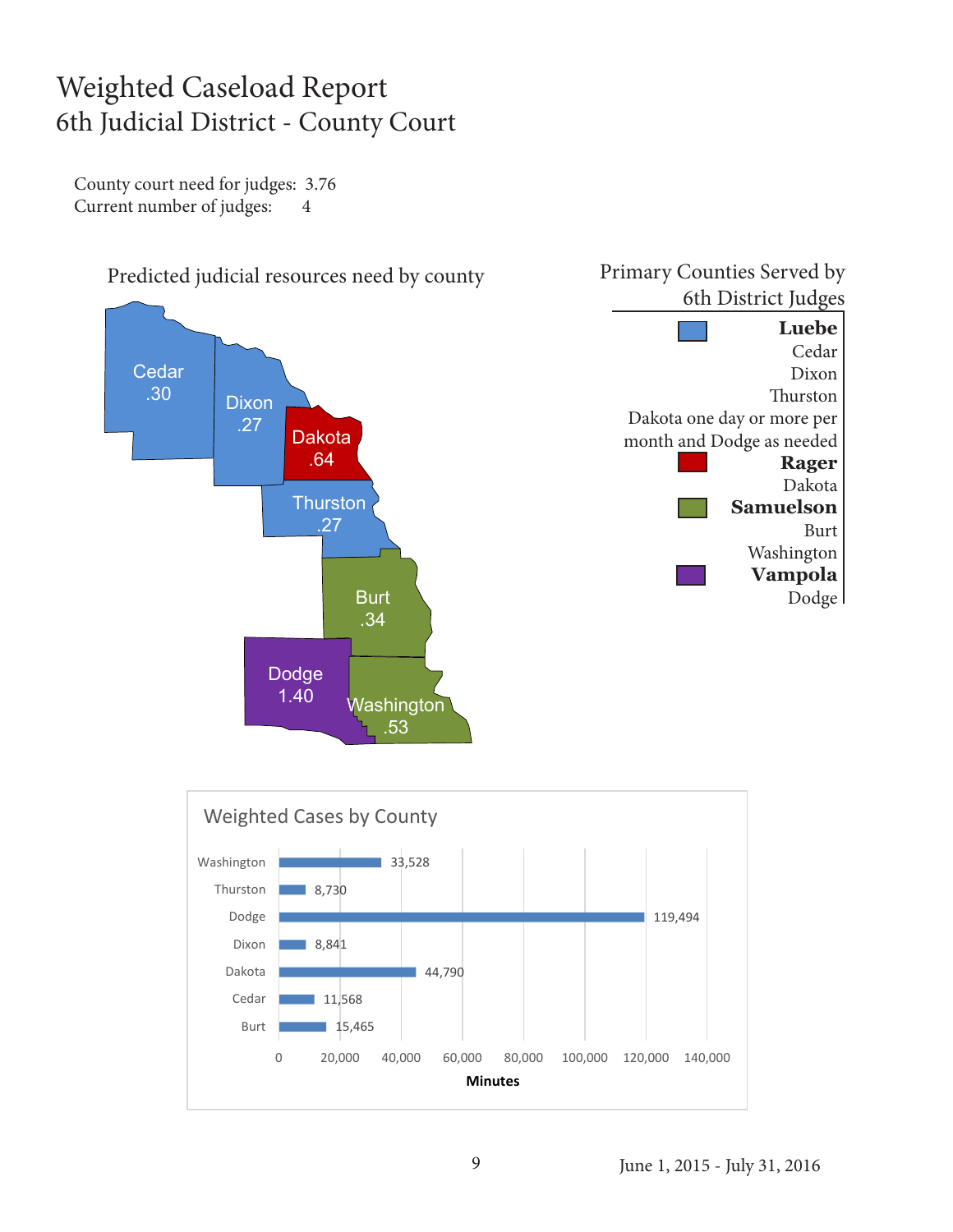#### Weighted Caseload Report 7th Judicial District - County Court

County court need for judges: 2.45 Current number of judges: 3



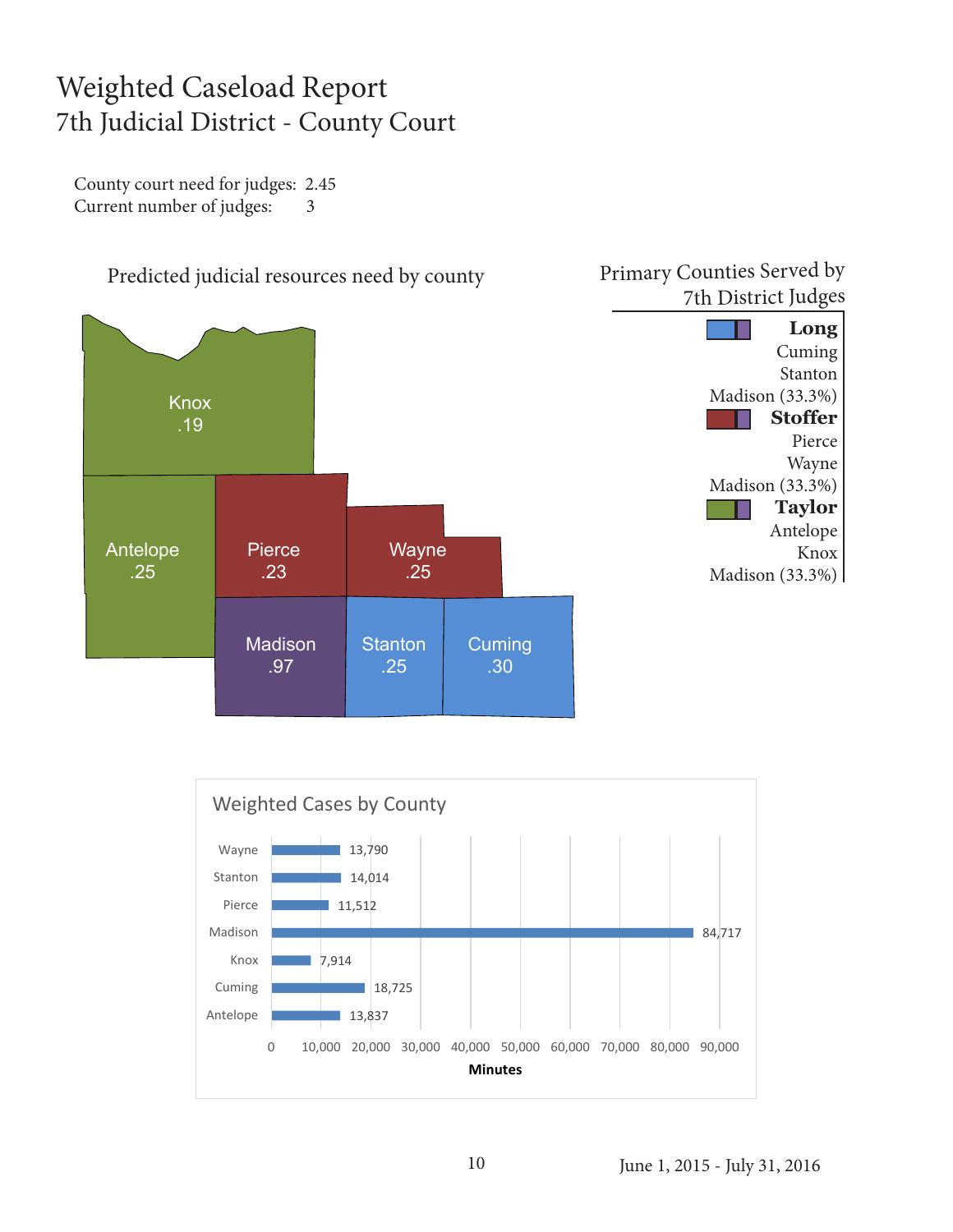#### Weighted Caseload Report 8th Judicial District - County Court

County court need for judges: 2.04 Current number of judges: 3

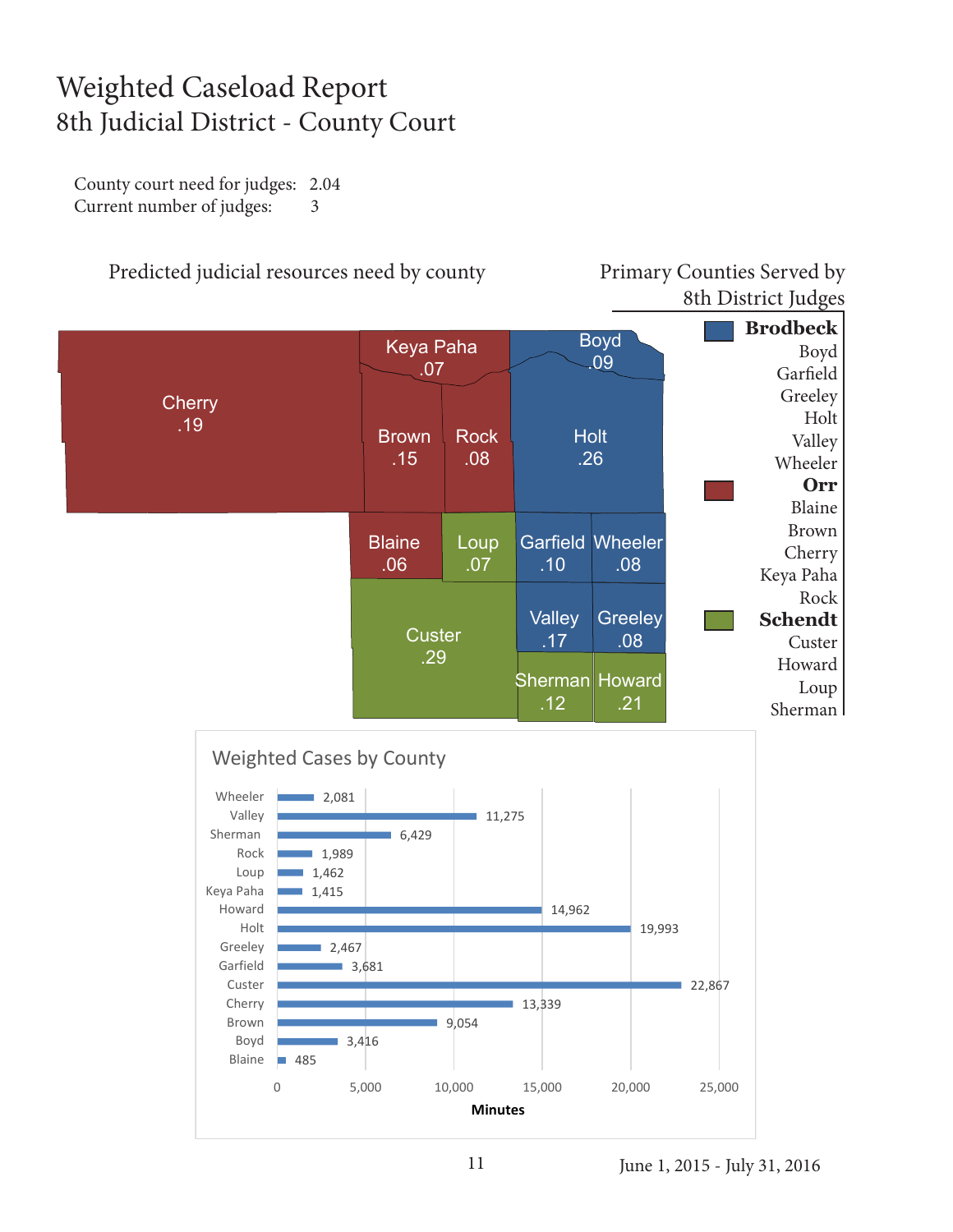#### Weighted Caseload Report 9th Judicial District - County Court

County court need for judges: 3.75 Current number of judges: 4



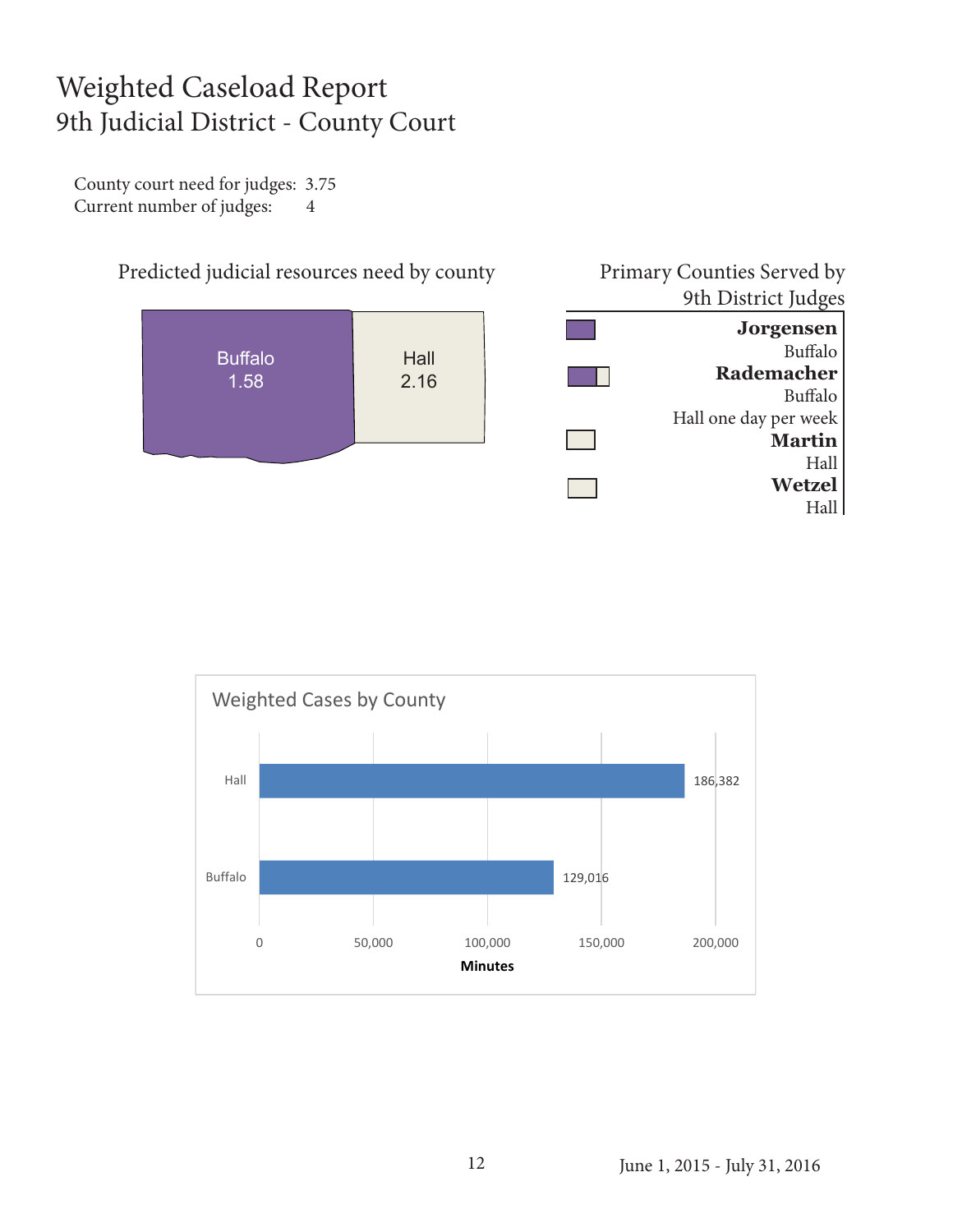#### Weighted Caseload Report 10th Judicial District - County Court

County court need for judges: 2.71 Current number of judges: 3

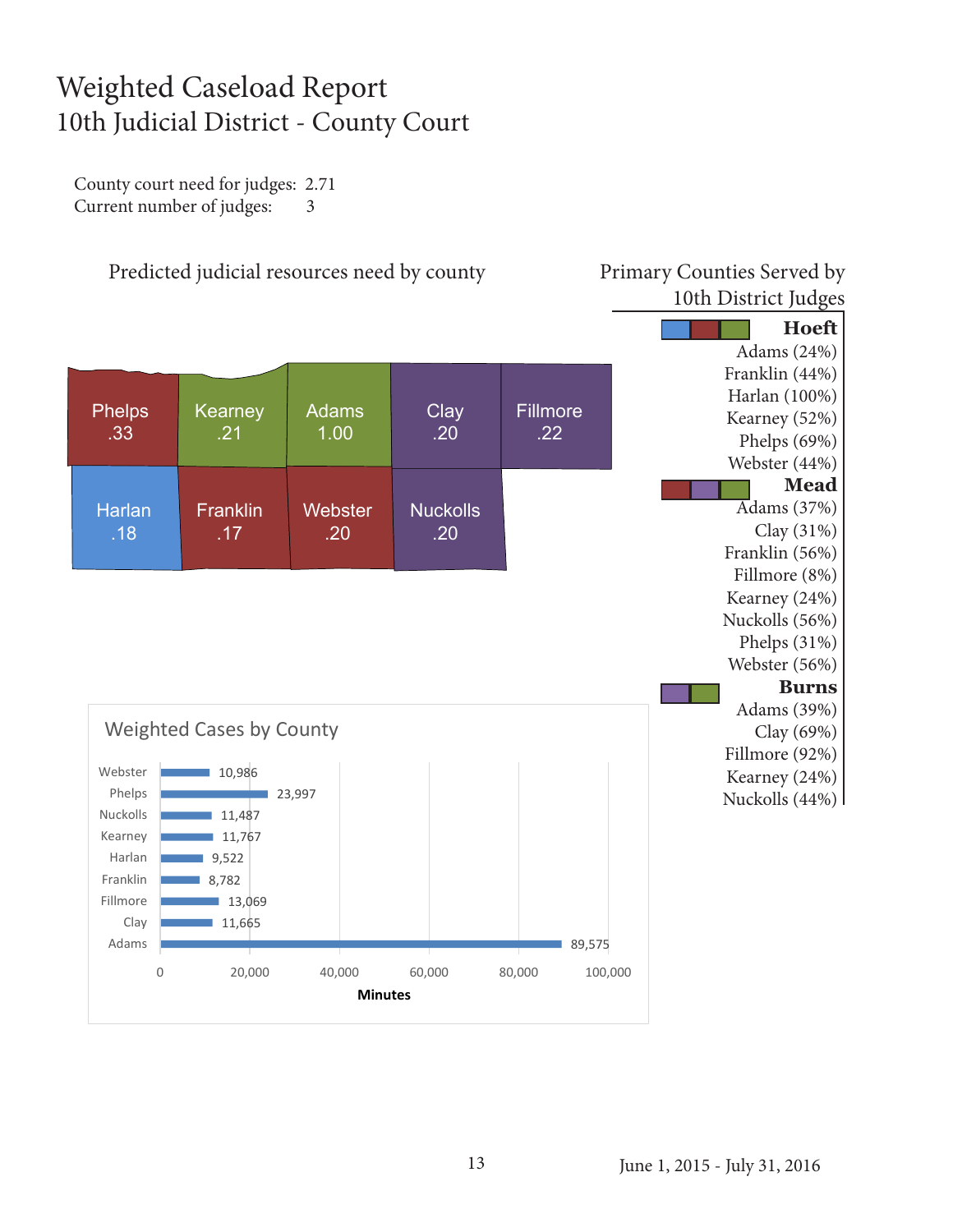#### Weighted Caseload Report 11th Judicial District - County Court

County court need for judges: 4.93 Current number of judges: 5